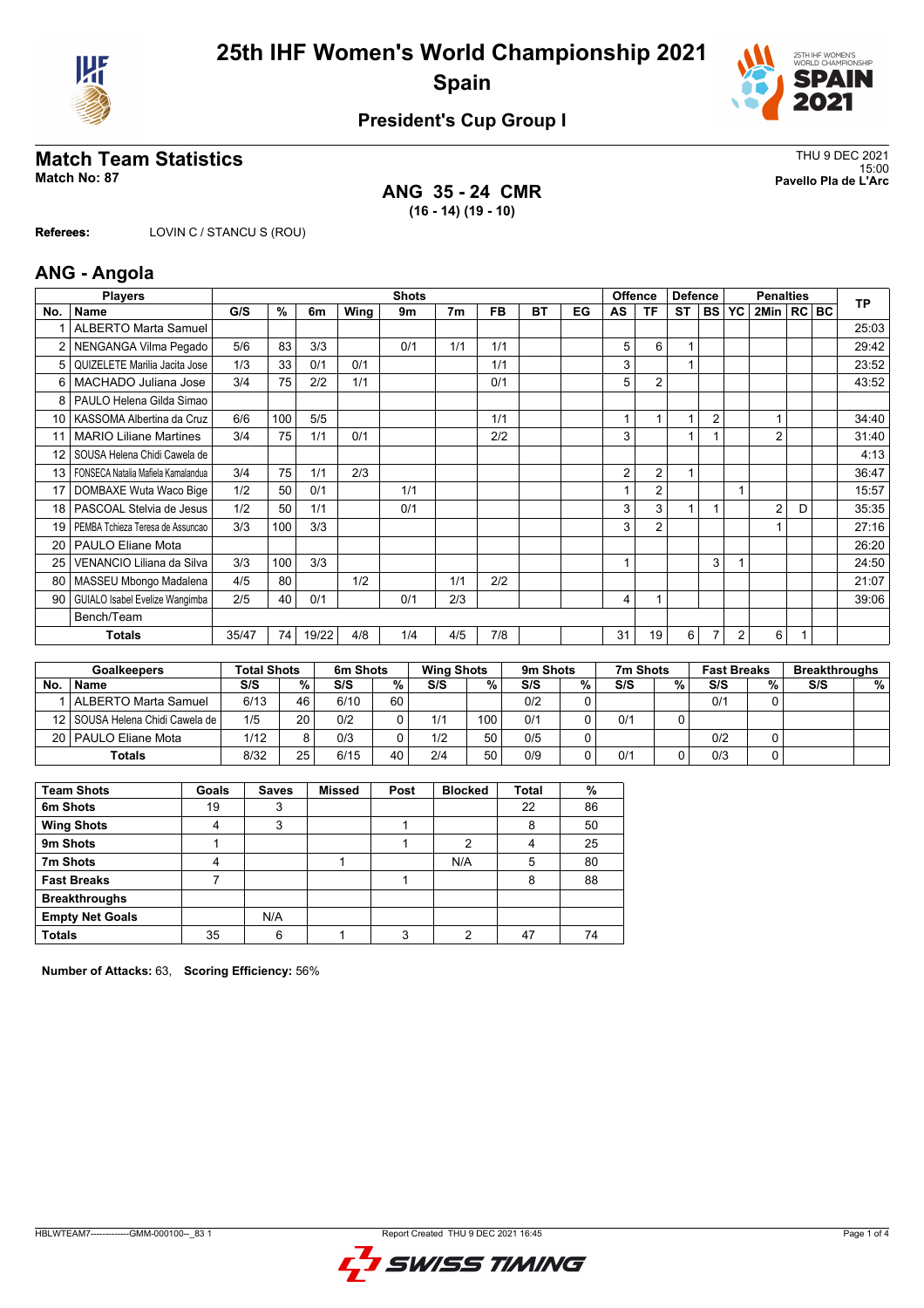

# **25th IHF Women's World Championship 2021 Spain**



## **President's Cup Group I**

#### **Match Team Statistics** Thus a statistics Thus a statistic statistic statistics of the statistic statistics of the statistic statistic statistic statistic statistic statistic statistic statistic statistic statistic statist 15:00 **Match No: 87 Pavello Pla de L'Arc**

**ANG 35 - 24 CMR (16 - 14) (19 - 10)**

**Referees:** LOVIN C / STANCU S (ROU)

### **ANG - Angola**

| <b>Players</b>               |                 |                      |                      | <b>Shots Distribution</b> |                                                  |              |              |                                 |     |
|------------------------------|-----------------|----------------------|----------------------|---------------------------|--------------------------------------------------|--------------|--------------|---------------------------------|-----|
| Goals / Shots<br>1 ALBERTO M | 2 NENGANGA V    |                      | 5 QUIZELETE M        | 6 MACHADO J               | 8 PAULO H                                        |              | 10 KASSOMA A | 11 MARIO L                      |     |
|                              | 1/1             | $1 - 1/1$<br>1/1     |                      |                           | 2/2                                              | 1/1          | 1/1          | $\frac{1}{2}$ $\frac{1}{2}$ 2/3 |     |
|                              |                 | $1/1$ $\blacksquare$ | $0/1$ $\blacksquare$ |                           |                                                  | 1/1<br>. .   | 1/1          |                                 | 1/1 |
|                              |                 | $2/2$ $\blacksquare$ |                      | 1/1                       |                                                  |              | 1/1          | $1/1$ $\blacksquare$            |     |
|                              | 1-Post          |                      | 1-Post               | 1-Post                    |                                                  |              |              |                                 |     |
| 12 SOUSA H                   | 13 FONSECA N    |                      | 17 DOMBAXE W         | 18 PASCOAL S              | 19 PEMBA T                                       |              | 20 PAULO E   | 25 VENANCIO L                   |     |
|                              | 1/1             | $1/1$ $\Box$         |                      |                           | 1/1                                              |              |              |                                 | 1/1 |
|                              |                 | 0/1<br>. .           | $1/1$ $\blacksquare$ |                           |                                                  | 1/1<br>- 8 8 |              |                                 | 1/1 |
|                              | $\overline{AB}$ | $\bigcap$            |                      |                           | $\overline{AB}$<br>$\overline{A}$ $\overline{A}$ |              |              | $\overline{AB}$                 |     |

m e

1/1 **1/1** 1-Blocked

m e

| 80 MASSEU M |     | 90 GUIALO I |     |           |  |  |  |  |
|-------------|-----|-------------|-----|-----------|--|--|--|--|
|             | 3/3 |             |     |           |  |  |  |  |
|             | 1/2 |             | 0/1 |           |  |  |  |  |
|             |     | 1/1         | 1/1 |           |  |  |  |  |
|             |     | 1-Missed    |     | 1-Blocked |  |  |  |  |

**Team**

 $4/5$  3/3

1)<br>11 1/1

■ 0/1



| <b>Goalkeepers</b> |  |
|--------------------|--|
| Saves / Shots      |  |

11<br>11/11<br>11/11

| 0/2 | 1/1 | 1/2 |
|-----|-----|-----|
| 2/7 | 1/1 | 0/2 |
| 1/6 | 1/3 | 1/8 |

| į<br>2/3             | 1/1                         |          |
|----------------------|-----------------------------|----------|
| 0/2                  | 1/1                         | 1/2      |
| 12 SOUSA H           |                             |          |
|                      | $\overline{1}/\overline{1}$ |          |
|                      |                             | 0/1<br>I |
| 0/1                  |                             | Į<br>0/2 |
| 20 PAULO E           |                             |          |
|                      |                             |          |
| ים<br>בוחות ה<br>0/4 |                             | 0/1<br>l |
| 1/3                  | 0/1                         | 0/3      |

 $\frac{0}{2}$   $\frac{0}{2}$   $\frac{1}{2}$ 

HBLWTEAM7-------------GMM-000100--\_83 1 Report Created THU 9 DEC 2021 16:45

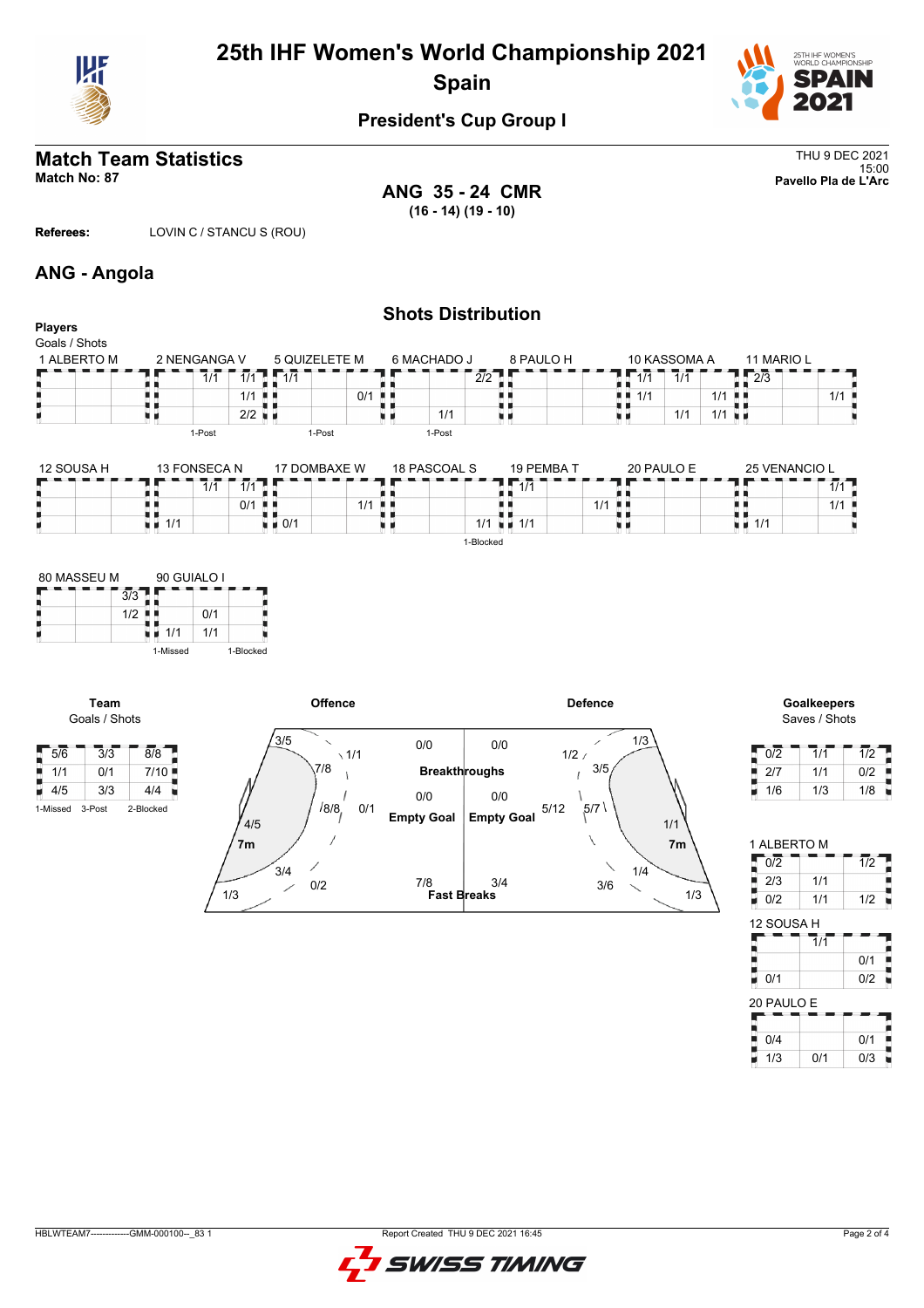



## **President's Cup Group I**

# THU 9 DEC 2021<br>Match No: 87<br>Pavello Pla de L'Arc

**ANG 35 - 24 CMR (16 - 14) (19 - 10)**

15:00 **Match No: 87 Pavello Pla de L'Arc**

**Referees:** LOVIN C / STANCU S (ROU)

#### **CMR - Cameroon**

|                 | <b>Players</b>                      |       |    |      |      | <b>Shots</b> |                |     |    |    |                | <b>Defence</b><br><b>Offence</b> |                |                | <b>Penalties</b> |                |  |  | <b>TP</b> |
|-----------------|-------------------------------------|-------|----|------|------|--------------|----------------|-----|----|----|----------------|----------------------------------|----------------|----------------|------------------|----------------|--|--|-----------|
| No.             | Name                                | G/S   | %  | 6m   | Wing | 9m           | 7 <sub>m</sub> | FB  | ВT | EG | AS             | ΤF                               | <b>ST</b>      | <b>BS</b>      | IYC.             | 2Min   RC   BC |  |  |           |
|                 | <b>MBEN BEDIANG Isabelle Noelle</b> |       |    |      |      |              |                |     |    |    |                |                                  |                |                |                  |                |  |  | 34:56     |
| 2               | NKOLO Gisele Valentine Annie        | 1/3   | 33 |      | 1/3  |              |                |     |    |    |                | 3                                |                |                |                  |                |  |  | 31:48     |
| 3               | <b>YUOH Yvette</b>                  | 4/6   | 67 | 4/6  |      |              |                |     |    |    |                | $\overline{2}$                   |                |                |                  |                |  |  | 52:18     |
| 9               | EYENGA DJONG Claudia Jossy          | 0/2   | 0  |      |      | 0/1          |                | 0/1 |    |    | 3              |                                  |                |                |                  |                |  |  | 25:58     |
| 10 <sup>1</sup> | NGOUOKO NGUESSEU Adjani Celeste     | 0/1   | 0  |      |      | 0/1          |                |     |    |    | 2              |                                  |                |                |                  |                |  |  | 13:24     |
| 12 <sup>2</sup> | ABIANBAKON ONOUKOU Berthe           |       |    |      |      |              |                |     |    |    |                |                                  |                |                |                  |                |  |  | 25:04     |
| 15              | <b>ESSAM Anne Michelle</b>          | 3/6   | 50 | 0/3  |      | 2/2          |                | 1/1 |    |    | $\overline{2}$ | 4                                | $\overline{1}$ |                |                  |                |  |  | 35:15     |
| 19              | <b>EBANGA BABOGA Cyrielle</b>       | 6/12  | 50 | 1/2  |      | 5/10         |                |     |    |    | 5              | $\overline{2}$                   |                | $\overline{2}$ |                  |                |  |  | 51:41     |
| 22              | <b>BALANA Marie Paule</b>           |       |    |      |      |              |                |     |    |    |                |                                  |                |                |                  |                |  |  |           |
| 33              | ATEBA ENGADI Laeticia Petronie      | 1/2   | 50 | 1/2  |      |              |                |     |    |    | $\overline{2}$ | 4                                |                |                |                  |                |  |  | 36:07     |
| 39              | <b>EKOH Karichma Kaltoume</b>       | 7/10  | 70 | 3/3  |      | 2/5          | 1/1            | 1/1 |    |    | 4              | $\overline{ }$                   |                |                |                  |                |  |  | 54:22     |
| 44              | MBOUCHOU MANDOP Anne Florette       | 2/5   | 40 |      | 1/3  | 0/1          |                | 1/1 |    |    |                | $\overline{2}$                   |                |                |                  |                |  |  | 59:07     |
|                 | Bench/Team                          |       |    |      |      |              |                |     |    |    |                |                                  |                |                |                  |                |  |  |           |
|                 | Totals                              | 24/47 | 51 | 9/16 | 2/6  | 9/20         | 1/1            | 3/4 |    |    | 20             | 24                               | 3              | $\overline{2}$ |                  | 2              |  |  |           |
|                 |                                     |       |    |      |      |              |                |     |    |    |                |                                  |                |                |                  |                |  |  |           |

| <b>Goalkeepers</b> |                                | <b>Total Shots</b> |    | 6m Shots |    | <b>Wing Shots</b> |    | 9m Shots |   | 7m Shots |   | <b>Fast Breaks</b> |   | <b>Breakthroughs</b> |   |
|--------------------|--------------------------------|--------------------|----|----------|----|-------------------|----|----------|---|----------|---|--------------------|---|----------------------|---|
| No.                | <b>Name</b>                    | S/S                | %  | S/S      | %  | S/S               | %  | S/S      | % | S/S      | % | S/S                | % | S/S                  | % |
|                    | MBEN BEDIANG Isabelle Noelle   | 4/21               | 19 | 3/12     | 25 | 1/2               | 50 | 0/1      |   | 0/1      |   | 0/5                |   |                      |   |
|                    | 12   ABIANBAKON ONOUKOU Berthe | 2/20               | 10 | 0/10     |    | 2/5               | 40 |          |   | 0/3      | ◠ | 0/2                |   |                      |   |
|                    | 22   BALANA Marie Paule        |                    |    |          |    |                   |    |          |   |          |   |                    |   |                      |   |
|                    | <b>Totals</b>                  | 6/41               | 15 | 3/22     |    | 3/7               | 43 | 0/1      |   | 0/4      |   | 0/7                |   |                      |   |

| <b>Team Shots</b>      | Goals | <b>Saves</b>   | <b>Missed</b> | Post | <b>Blocked</b> | <b>Total</b> | $\%$ |
|------------------------|-------|----------------|---------------|------|----------------|--------------|------|
| 6m Shots               | 9     | 6              |               |      |                | 16           | 56   |
| <b>Wing Shots</b>      | 2     | $\overline{2}$ |               | 2    |                | 6            | 33   |
| 9m Shots               | 9     |                | 4             |      |                | 20           | 45   |
| 7m Shots               |       |                |               |      | N/A            |              | 100  |
| <b>Fast Breaks</b>     | 3     |                |               |      |                | 4            | 75   |
| <b>Breakthroughs</b>   |       |                |               |      |                |              |      |
| <b>Empty Net Goals</b> |       | N/A            |               |      |                |              |      |
| <b>Totals</b>          | 24    | 8              | 5             | 3    |                | 47           | 51   |

**Number of Attacks:** 62, **Scoring Efficiency:** 39%